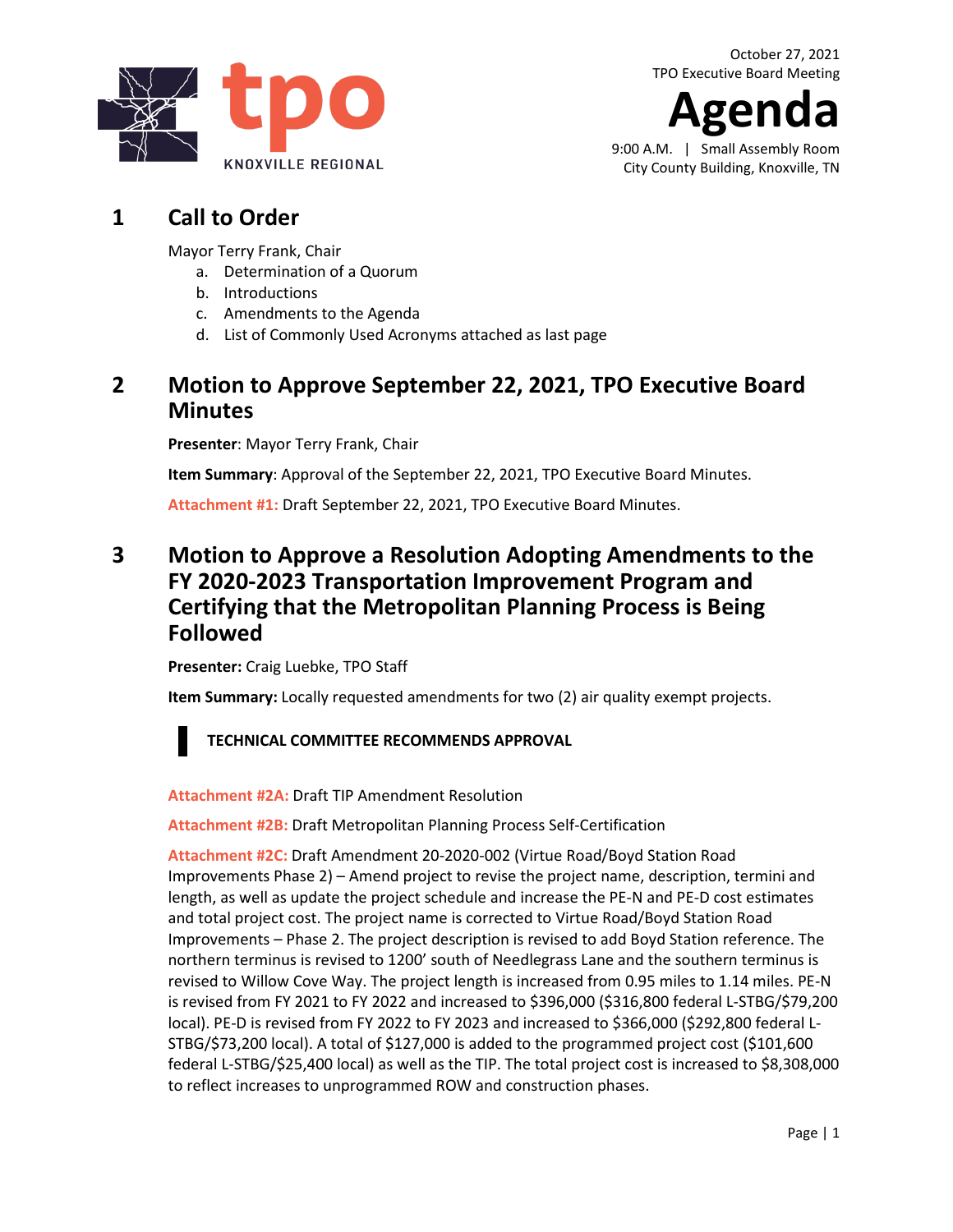**[Attachment 2D:](https://knoxtpo.org/home/meetings/exec/agendas/2021/october/2d.pdf)** Draft Amendment 20-2017-028 (Accelerated Bus Corridor Stops/Passenger Information Systems Install) – Amend project to shift funds from CON to PE-NEPA in FY 2022, revise the project description, termini and length, as well as update phase costs and the project schedule. The project description is revised to "ABC corridor improvements include Transit Signal Priority (TSP), ABC Stations and other ABC elements. This includes the capability (through signal system and bus operations hardware and software modifications) of instituting TSP and/or que jumps at up to 33 signalized intersections. The project will include the construction of 14 new standard ABC stations, 13 new basic ABC stations and improvements to the Fountain City Superstop, and additional improvements to make pedestrian and transit travel in the corridor easier." The project termini description is revised to "Modified KAT Route 22 which includes portions of Church St., Henley St., N. Broadway, Garden Dr., Jacksboro Pk., Essary Dr., Knox Dr., Fair Dr. and Maple Dr. The southern terminus is Knoxville Station and northern terminus is the Fountain City Superstop". The project length is corrected from 6.5 miles to 8.1 miles. \$182,183 (\$145,747 federal CMAQ/\$36,436 local) is shifted from CON to PE-N in FY 2022. PE-D is shifted from FY 2021 to FY 2022, ROW is shifted from FY 2021 to FY 2022 and CON is shifted from FY 2022 to FY 2023. No funds are added to the TIP with this amendment. The total project cost remains \$7,049,000.

## **4 Motion to Approve a Resolution Adopting the Revised Public Outreach Plan**

**Presenter:** Ally Ketron, TPO Staff

**Item Summary**: There have been no public comments received on the revised Public Outreach Plan. TDOT and FHWA also had no comment on the revised plan.

**TECHNICAL COMMITTEE RECOMMENDS APPROVAL**

**[Attachment #3:](https://knoxtpo.org/home/meetings/exec/agendas/2021/october/3.pdf)** Draft Resolution Adopting the Public Outreach Plan

#### **5 Update on Regional Pavement Management Plan Implementation**

**Presenter:** Craig Luebke, TPO Staff

**Item Summary**: Staff will provide an update on the ongoing Regional Pavement Management Implementation project. Phase 1 (agency outreach, education, software vendor determination and confirmation of local agency participation) is complete. Five local agencies elected to participate in Phase 2 activities, which are scheduled to begin in October 2021. Phase 2 includes network pavement condition data collection, pavement management software acquisition and engineering support to configure the selected pavement management software, as well as initial analysis and training.

## **6 Update on Urban Transit Studies**

**Presenter:** Doug Burton, TPO Staff

**Item Summary:** The TPO staff will give a brief update on the consultant selection process and timeline for the transit studies. The TPO received a planning grant from TDOT to conduct three